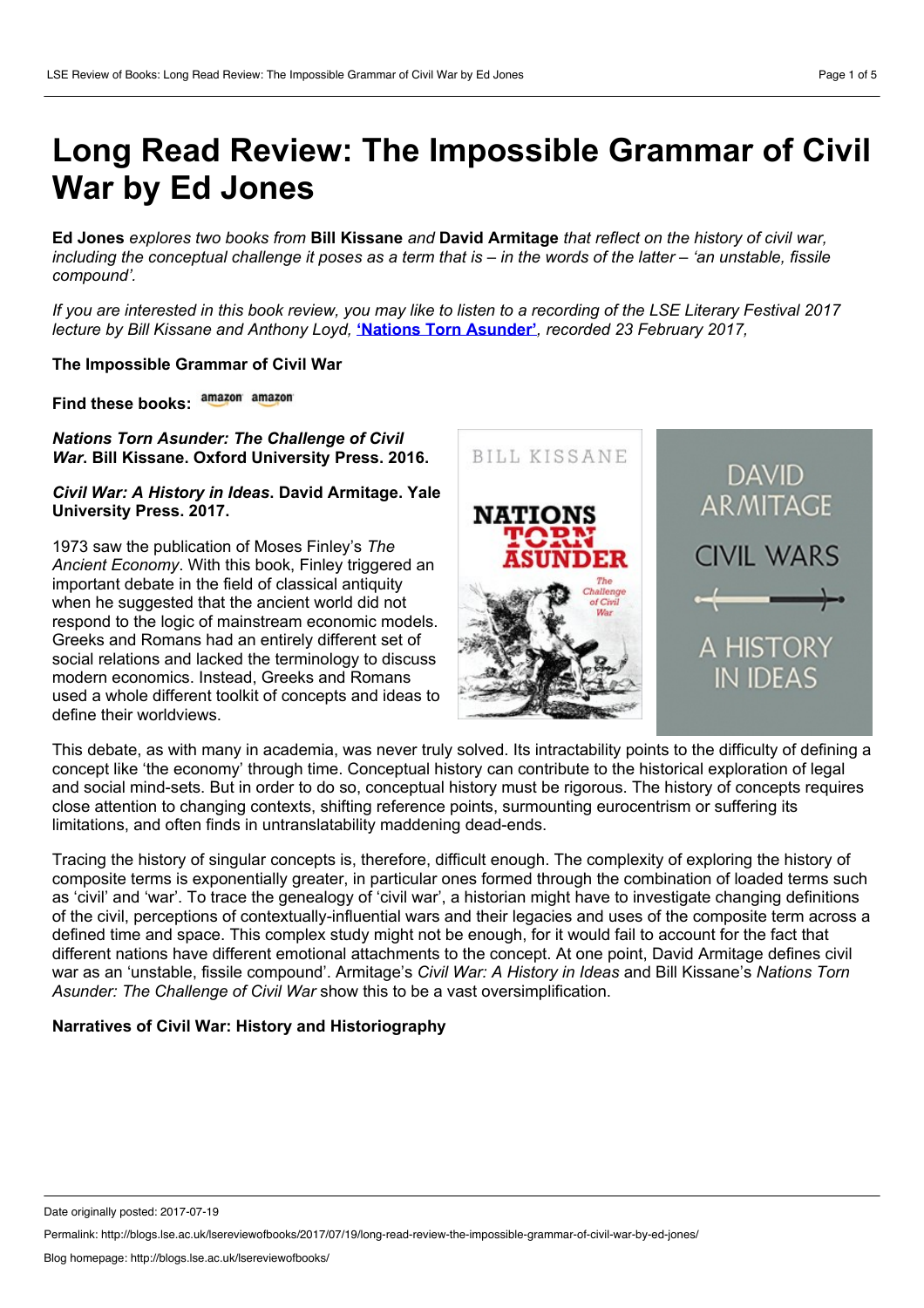

**Image Credit:(Tony [Hisgett](https://www.flickr.com/photos/hisgett/3820712635/) CC BY 2.0)**

Armitage and Kissane's works elucidate the difficulty of navigating the history ofthe concept of civil war. Armitage sets out to follow its trajectory from antiquity to the modern day. Kissane's purpose, on the other hand, is to review approaches in the social sciences towards the idea of civil war since 1945.

Armitage traces the legacy of Rome's recurrent traumatic engagement with civil war. The first Roman legacy 'that lasted until the eighteenth century and beyond' is the seeming impossibility of imagining the civil without conjuring up internal conflict. Civilisation requires cities and states, and the natural fate of these political formations is 'to be riven by civil strife'. A second legacy is legitimacy. Civil wars beget the impossible question – is the insurgent force or the established power the legitimate state? These questions were echoed in debates about sovereignty in the works of Hugo Grotius, Thomas Hobbes and John Locke. Following the historian Reinhart Koselleck, Armitage suggests that the French Revolution revolutionised the concept of civil war as it reframed it as a revolution – future-oriented, driven by 'high ideals and transformative hopes'. Not everyone believed this message, however, and some wondered whether in the case of a complete upset of a nation's order, foreign intervention was justified.

This was the focus of the debate of the nineteenth and the twentieth centuries – how to 'civilise civil war' and make it subject to the international liberal order. The liberal order expanded the reach of the civil – the community was now global, and therefore civil wars appeared to be an affront to the global effort towards progress. In this context, the Roman question of legitimacy came back with a vengeance as international institutions tried to come up with a standard criteria for intervention. As institutions attempted to solve this dilemma, the academic world throughout the twentieth century held civil war to be a 'Cinderella subject'. For those such as Michel Foucault and contemporary theorists, civil war came to be a metaphor for broader power struggles. Today, it has come to define a type of state of exception, failing to provide a substantive answer as to where the right to power lies when one declares a 'just war' on one's own people.

Kissane's *Nations Torn Asunder* explores how the academic world post-1945 has dealtwith these dilemmas. At the heart of his book lies the question of whether civil war is the product of nature or of nurture and context. Kissane first chooses to explore patterns of civil war. This is a somewhat problematic approach, but Kissane can be forgiven insofar as he appears to be summarising the field's methodology rather than his own. Kissane also addresses modernity's close relationship with violence: how decolonisation and the formation of new states seemed to lead to a rise in civil wars. Kissane concludes that most studies have been organised along the lines of intra-state vs inter-state conflicts, and that recently decolonised states appeared particularly prone to civil war.

Date originally posted: 2017-07-19

Permalink: http://blogs.lse.ac.uk/lsereviewofbooks/2017/07/19/long-read-review-the-impossible-grammar-of-civil-war-by-ed-jones/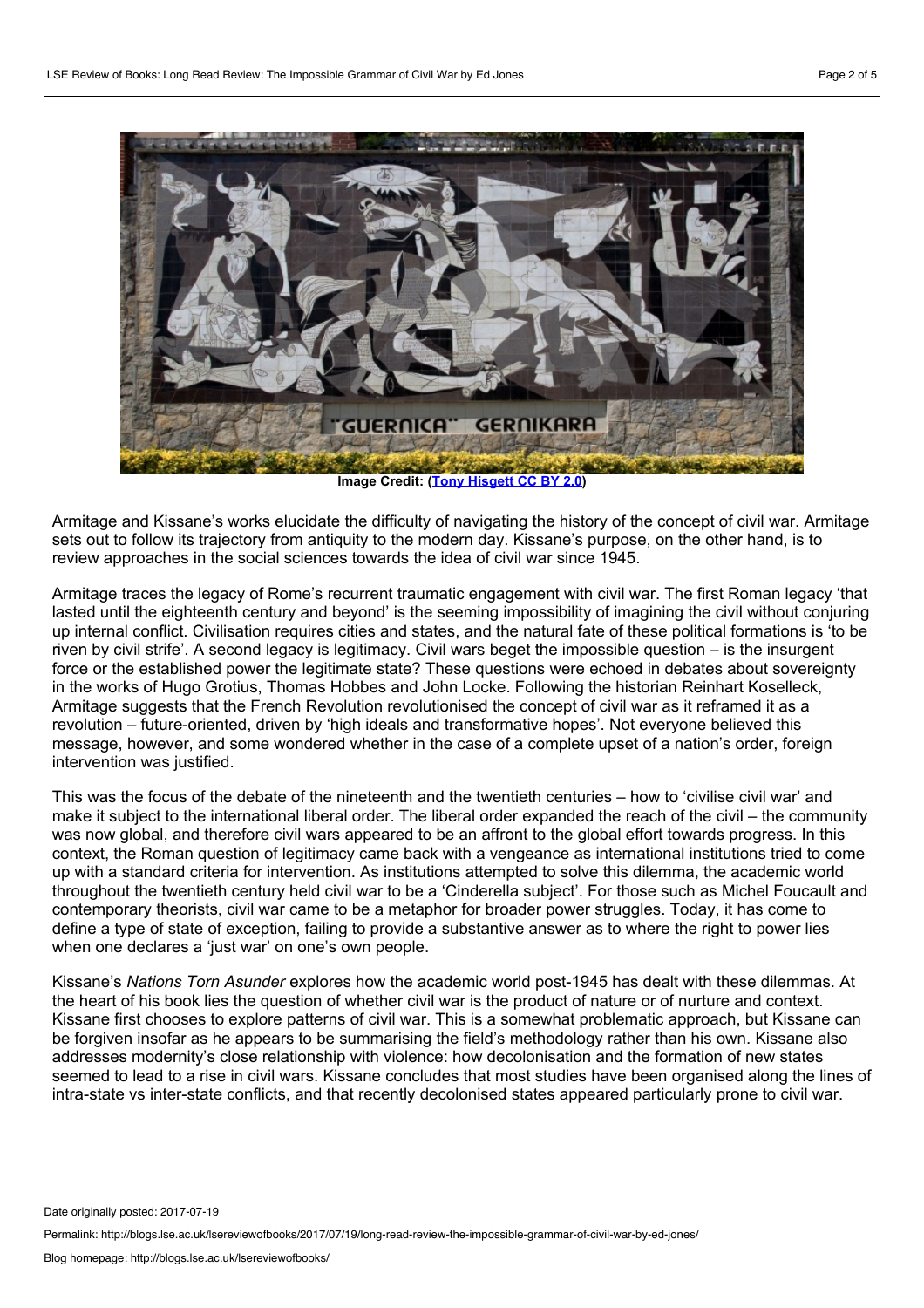Kissane explores structural theories that suggest a weak state's structure is to blame for civil war as well as process-based accounts that see it as the product of a variety of actors, events, patterns and cycles. The consequences are enduring moral and physical harm, but also a vulnerability to 'predatory neighbours'. Kissane then explores the literature on reconstruction and reconciliation. In the epilogue, Kissane returns to his original question. Civil war is deemed a combination of both nature and nurture. Social science has 'probably gone as far as it can go […] to define civil war', while art and literature 'have better insights into the experience they [civil wars] generally bring'.

For Kissane, *The Economist*, *The Chamber's Dictionary*, Ernest Hemingway and Salvador Dalí are all sources of inspiration to explore working definitions of civil war. However, these sources do not contribute towards further insights into the topic; rather, they lead to a lack of clarity. They also appear to deviate away from the nature-<br>nurture debate and from a review of modern studies on civil war. For example, Kissane observes that:

the poet Seamus Heaney once remarked that after the US-led invasion of Iraq in 2003 the whole world had become ''a big Ulster'' (*Irish Times* September 7 2013). This was not the first time that a form of conflict has stood as a metaphor for the violence of an era. Exaggeration has always played a major role in the study of conflict.

He then concludes: 'what follows will reveal whether civil war should stand as a faithful metaphor for the history of the past century'.

Armitage's work is consistent, and his goal is clear. It traces the legacy of Rome's recurrent traumatic engagement with civil war. For any other scholar, this might be a limitation. For Armitage, this contextualisation is a strength. The focus on Rome's legacy allows Armitage to avoid convoluted terms, and to write a history of the influence of Rome's civil wars throughout history. His study is therefore Eurocentric. This limits its value, but it does provide a clear sense of focus and direction for those hoping to study the Western tradition of political thought and its blind spots.

In Kissane's account, the Eurocentrism is more problematic insofar as he is trying to draw on the aftermath of decolonisation. His use of pre-twentieth-century history is also less systematic: often Kissane's primary goal of reviewing contemporary studies gives way to his exploration of whether civil wars are the result of nature or nurture. Nature-nurture debates can lead to the type of oversimplification that appears when Kissane points to the existence of paradoxes were there are none: 'note the paradox: we live in a world dominated by talk of democracy, human rights, progress and internationalism, but the past century has been unprecedented in the scope and intensity of its violence.' It is unclear whose world that is, and how the proliferation of western 'talk' of liberalism has anything to do with twentieth-century violence.

# **Civilising Wars and Civil Wars**

Date originally posted: 2017-07-19

Permalink: http://blogs.lse.ac.uk/lsereviewofbooks/2017/07/19/long-read-review-the-impossible-grammar-of-civil-war-by-ed-jones/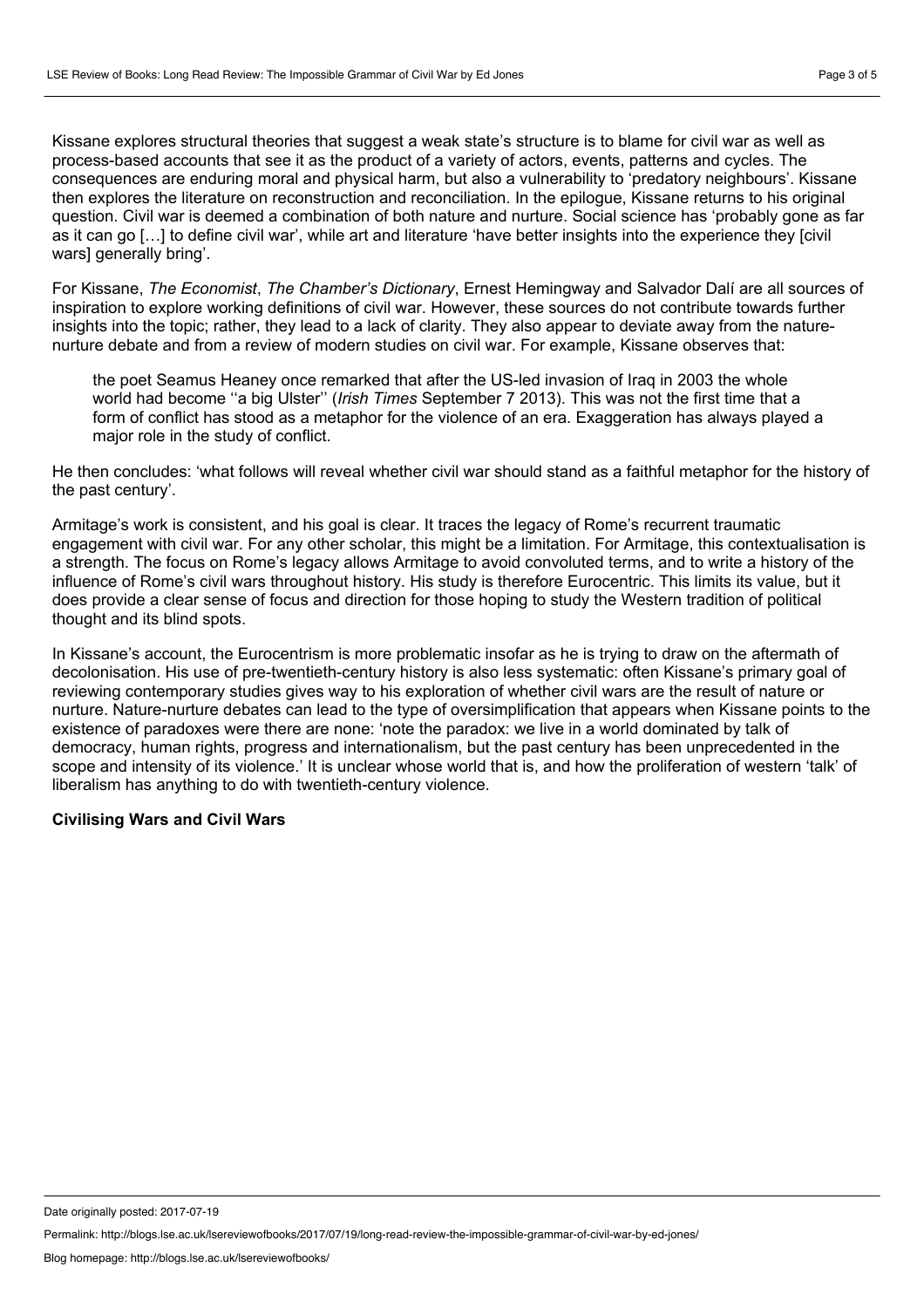

**Image Credit:[\(Caroline](https://www.flickr.com/photos/hills_alive/4345648475/) CC BY 2.0)**

From the point of view of conceptual history, an overarching problem is how much weight studies hoping to examine civil war should place on its definition. Without a working definition, can one truly explore the history of the term? Armitage solves this problem by focusing solely on Roman civil war. Kissane's most clear contribution to the debate is to add that 'in order for a military conflict to become a civil war, attitudes to political authority must become affected by the prospect of fragmentation'. Yet, the issue remains as to whether in writing a history of civil wars, one looks at the ways people have drawn on the concept to explore political dynamics, or whether one can take a look at societies that lacked, or chose not to use, the term civil war, in order to then assess the consequences of said conflicts. In other words, are these histories of the use of the term civil war, or are they histories of how people understood what *today* amounts to a civil war?

The answer is not entirely clear. Both Armitage and Kissane start from the ever-suspect premise of newness – nobody has written a history of civil wars, and a study is needed in a world where the term has come to be used to describe the global state of affairs. But the two works take different approaches to the Roman term 'civil' as a valid starting point. Before the Roman definition, the Greeks already had a term to describe strife in the [community](https://www.jstor.org/stable/649993?seq=1 - page_scan_tab_contents) in the form of 'stasis'. In Ancient Greece, stasis [meant](http://onlinelibrary.wiley.com/doi/10.1002/9781444338386.wbeah04297/full) both 'standing' and 'taking a stand'. Einley explored the idea when he stated:

I believe that there must be deep significance in the fact that a word which has the original sense of ''station'' or ''position'' and which, in abstract logic, could have an equally neutral sense when used in a political context, in practice does nothing of the kind, but immediately takes on the nastiest overtones […] Whatever the explanation, it lies not in philology but in Greek society itself.

Can the Ancient Greek struggle with stasis therefore help us understand civil war?

Armitage wrestles with the concept of stasis, and concludes that the lack of a common citizenship and the absence of legal and political unity meant 'for the Greeks a war in the polis would have been like the polis being at war with itself': inconceivable. Kissane reaches the same conclusion: 'the ancient Greeks did not invent the term civil war; the adjective "civil" did not exist in their city states' [...] it was left to the Romans to coin the term.' However, Kissane subsequently treats stasis as synonymous with civil war. Kissane draws on the anachronistic concept of stasis more than a dozen times, and suggests a (translated) Thucydides showed how 'civil war encourages people to pursue only their self-interests'. It remains unclear then whether 'stasis' was indeed an early form of civil war, or whether civil wars can predate the very use of the term.

What happens when societies do not use the term civil war to record their civil strife? If the Greek idea of stasis is not the same as the Roman idea of civil war, does it contribute any less to informing ideas of civil war today? And how do these distinctions inform today's divisions between the west and the rest?

Date originally posted: 2017-07-19

Permalink: http://blogs.lse.ac.uk/lsereviewofbooks/2017/07/19/long-read-review-the-impossible-grammar-of-civil-war-by-ed-jones/